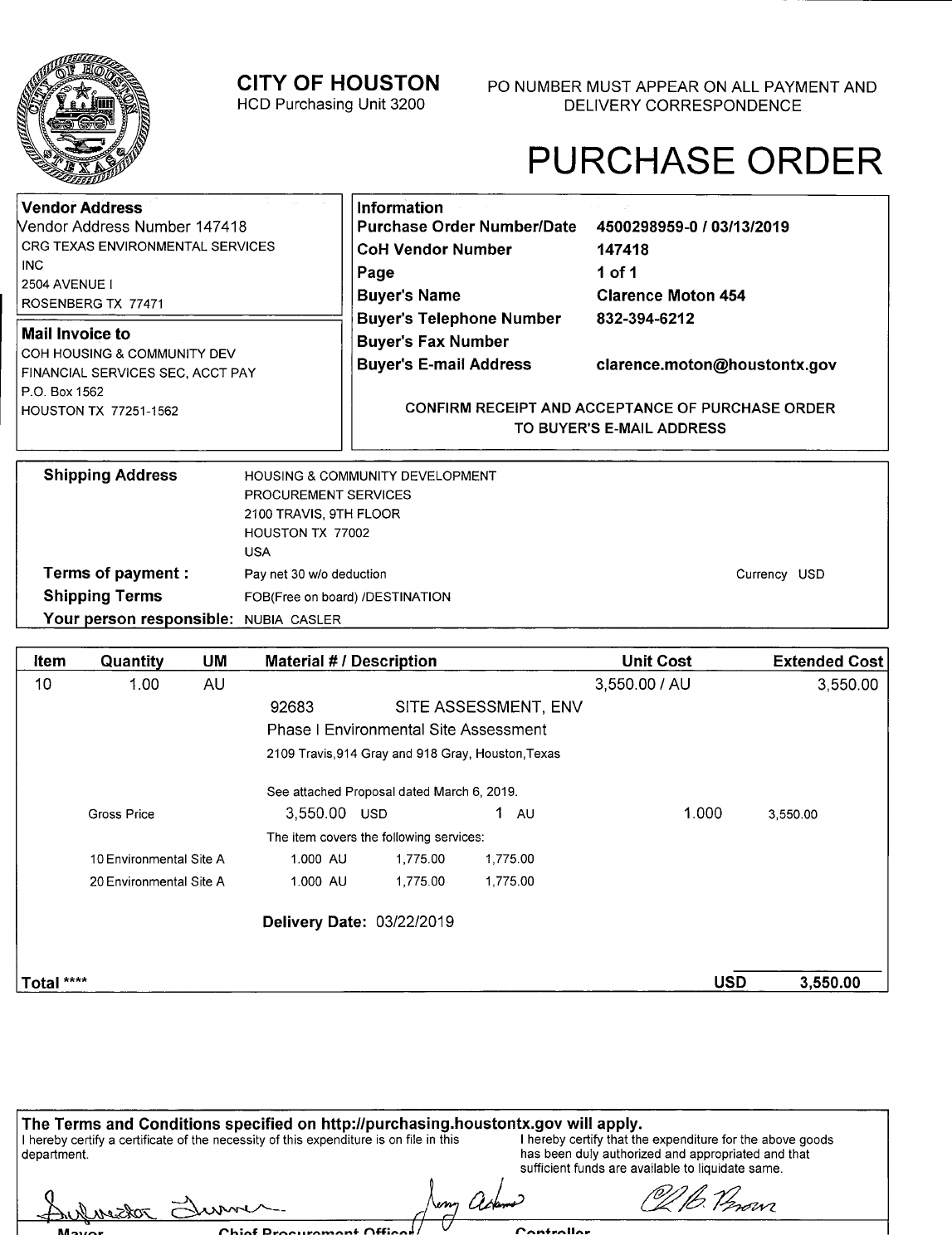March 6, 2019



**Gabriel Mussio City of Houston Building Services Department 900 Bagby, Second Floor Houston, Texas 77002** 

RE: Proposal Phase I Environmental Site Assessment 2109 Travis, 914 Gray and 918 Gray, Houston, Texas

Dear Mr. Mussio:

Thank you for giving ORG Texas Environmental Services, Inc. (ORG Texas or CRG) the opportunity to provide this proposal to you for environmental consulting services for property located at the above referenced site address. This proposal summarizes the project understanding, proposed scope of work, schedule, estimated costs, and contractual conditions between ORG Texas and you (the Client).

## **SCOPE OF WORK- PHASE! ENVIRONMENTAL SITE ASSESSMENT**

ORG Texas proposes to conduct a Phase I Environmental Site Assessment (ESA) per the methodologies and procedures described in this proposal. The work will be conducted in accordance with applicable federal, state, and local regulations and consistent with established ASTM E-1527-13, standards and policies and industry-standard protocol. The purpose of the Phase I ESA is to identify if recognized environmental conditions in connection with the property as it relates to the past use, storage, waste, and disposal of petroleum or hazardous chemicals where it poses a likely threat of impact to the subject site. The work will be performed by an environmental professional in accordance with the ASTM standards.

The scope of work for this project includes a Phase I ESA as described herein, and will include the following tasks:

- Review and document readily available records (maps, plans, photographs, monitoring data, environmental, health, and other documentation / reports / studies, and site or local investigation reports), and contact appropriate regulatory authorities for records.
- Environmental Professional to conduct and document an inspection of the subject property and the adjoining sites to evaluate operations/activities that might cause and other issues and provide photographs to show the current status of the property and illustrate issues.
- Conduct and document interviews with readily available past and current property owners, buyers, and others who might be familiar with the subject property or adjoining sites.